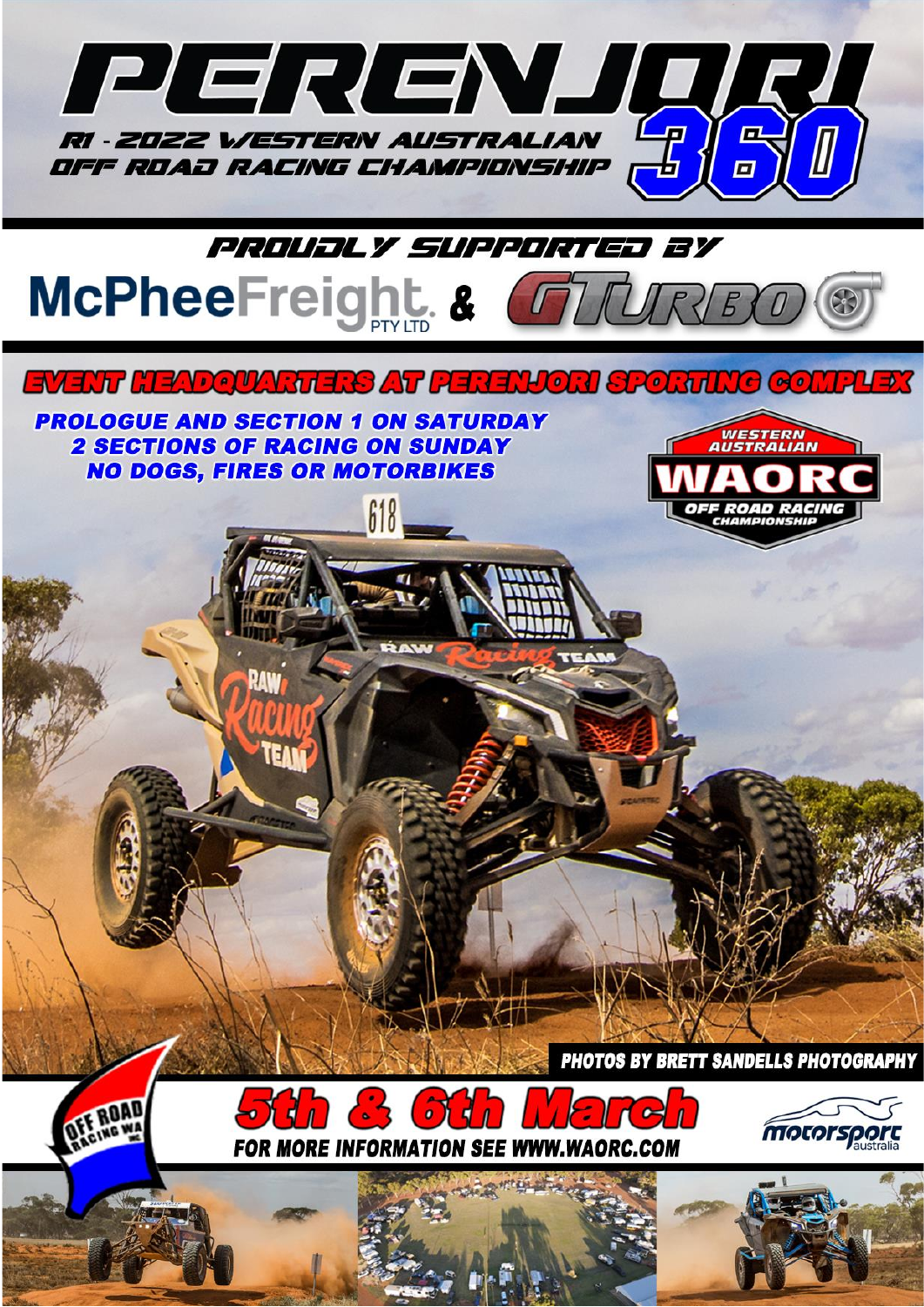#### **ROUND 1 2022 MOTORSPORT AUSTRALIA,**

#### **WESTERN AUSTRALIAN OFF-ROADCHAMPIONSHIP**

#### **SUPPLEMENTARY REGULATIONS**

#### **1. TITLE AND EVENT**

The Event will be known as the **2022 MCFEE FREIGHT& GTURBO PERENJORI 360** and will be a **State Championship Long Course Off Road Event**, conducted at Perenjori in the state of Western Australia, on Saturday, 4<sup>th</sup> March and 5<sup>th</sup> March 2022.

The Event will be Round 1 of the 2022 Motorsport Australia Western Australian Off-Road Championship.

#### **2. AUTHORITY AND PERMIT**

The Event will be held under the provisions of:

- The FIA International Sporting Code including Appendices
- The 2022 National Competition Rules (NCRs) of Motorsport Australia
- The 2022 General Regulations of Motorsport Australia
- The 2022 General Requirements of Motorsport Australia
- The 2022 Off Road Regulations of Motorsport Australia
- The Safety Policies of Motorsport Australia
- The WA Off Road Sporting Regulations of Motorsport Australia
- These Supplementary Regulations.
- Motorsport Australia Return to Race Plan
- ORRWA COVID-19 Plan
- Any Further Regulations, instructions or Bulletins that may be issued by the Organisers.

Certain public, property, professional indemnity and personal accident insurance is provided by Motorsport Australia in relation to the Event. Further details can be found in the Motorsport Australia Insurance Handbook, available at www.motorsport.org.au.

The Event is to be held in accordance with Motorsport Australia OH&S, Safety 1st, Integrity and Legal, and Risk Management Policies, which can be found on the Motorsport Australia website at [www.motorsport.org.au.](http://www.motorsport.org.au/)

• The Motorsport Australia Permit number for the Event is **622/0603/01**

#### **3. SPONSORS**

The major sponsors of the Event will be

- **McPhee Freight**
- **GTURBO**
- **Shire of Perenjori.**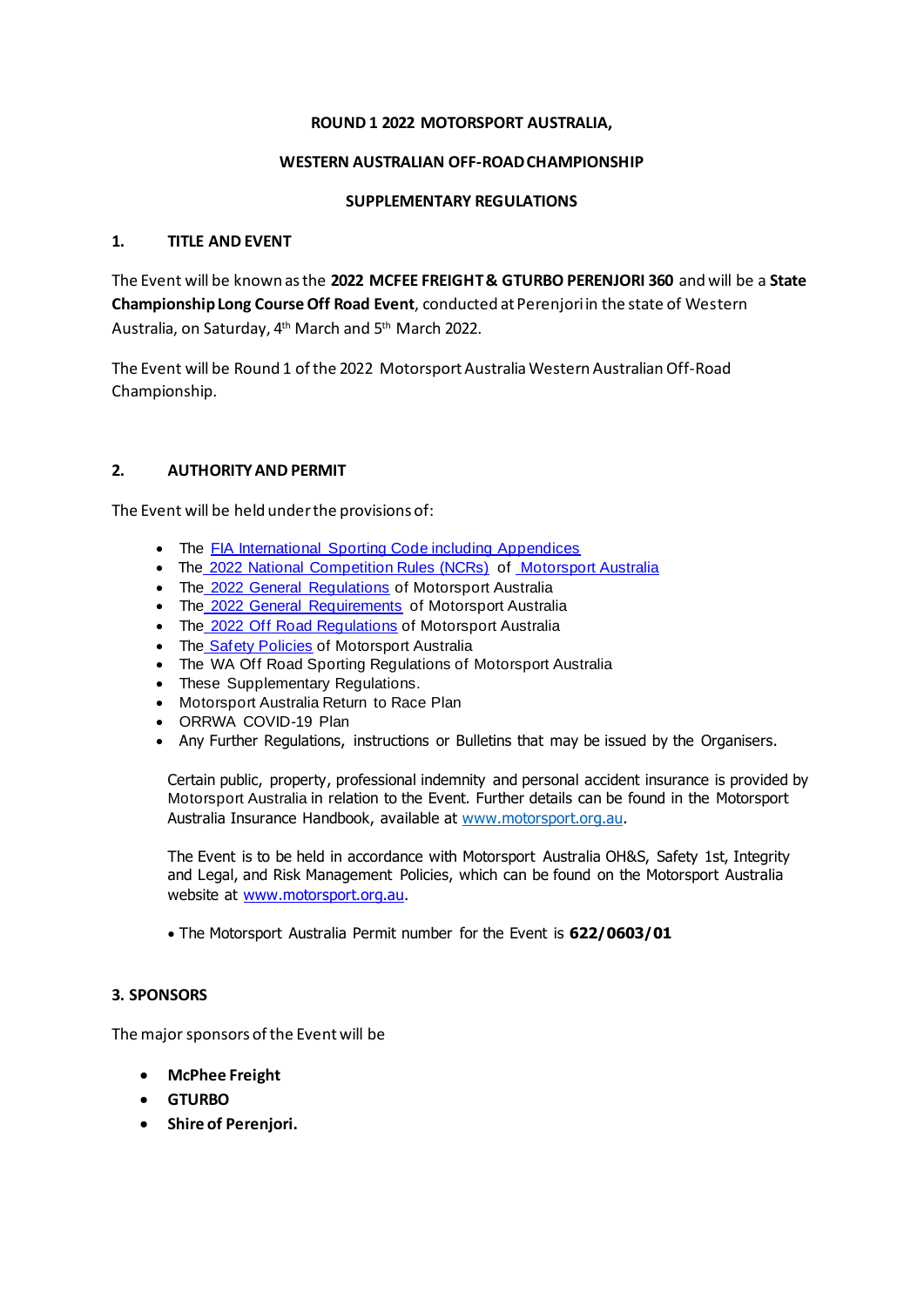# **4. PROMOTER**

The Event will be promoted by the OFF ROAD RACING WA Incorporated, which has appointed the Organising Committee listed below.

#### **5. ORGANISING COMMITTEE**

The Organising Committee of the Event will be:

| Zeb Casey               |                                        | offroadracingwa@gmail.com |  |  |  |  |  |  |
|-------------------------|----------------------------------------|---------------------------|--|--|--|--|--|--|
| Jason Galea             | 0431 065 072                           |                           |  |  |  |  |  |  |
| Danny Smith             | 0409 689 624                           |                           |  |  |  |  |  |  |
| Dirk Van Geest          | 0412 324 014                           |                           |  |  |  |  |  |  |
| <b>Chris Dawes</b>      |                                        |                           |  |  |  |  |  |  |
| Nicholas Van Geest      |                                        |                           |  |  |  |  |  |  |
| Matt Dec                |                                        |                           |  |  |  |  |  |  |
| Mark Jarrett            |                                        |                           |  |  |  |  |  |  |
| Justine Galea           | 0427 196 614                           |                           |  |  |  |  |  |  |
| <b>Contact Address:</b> |                                        |                           |  |  |  |  |  |  |
|                         | 13 Parkland Parade, Bullsbrook WA 6084 |                           |  |  |  |  |  |  |

# Email Address: pj360orrwa@gmail.com

# **6 PRINCIPAL OFFICIALS**

| Clerk of the Course                 | Jason Galea           | Licence ID 1083414 $-$ Judge of Fact |
|-------------------------------------|-----------------------|--------------------------------------|
| Assistant Clerk of the Course       | TBA                   | Licence ID TBA                       |
| Chief Timekeeper                    | <b>Brooke Moulton</b> | Licence ID 1704946                   |
| Secretary of the Event              | Justine Galea         | Licence ID 1045371                   |
| <b>Chief Scrutineer</b>             | Alistair Colley       | Licence ID 9553888                   |
| <b>Medical Response Coordinator</b> | TBA                   | Licence ID                           |
| Spectator Safety Officer            | Dirk Van Geest        | Licence ID 891823                    |
| Course Checker                      | Danny Smith           | Licence ID 1004256                   |
| Covid Checker                       | <b>Chris Dawes</b>    | Licence ID 1802037                   |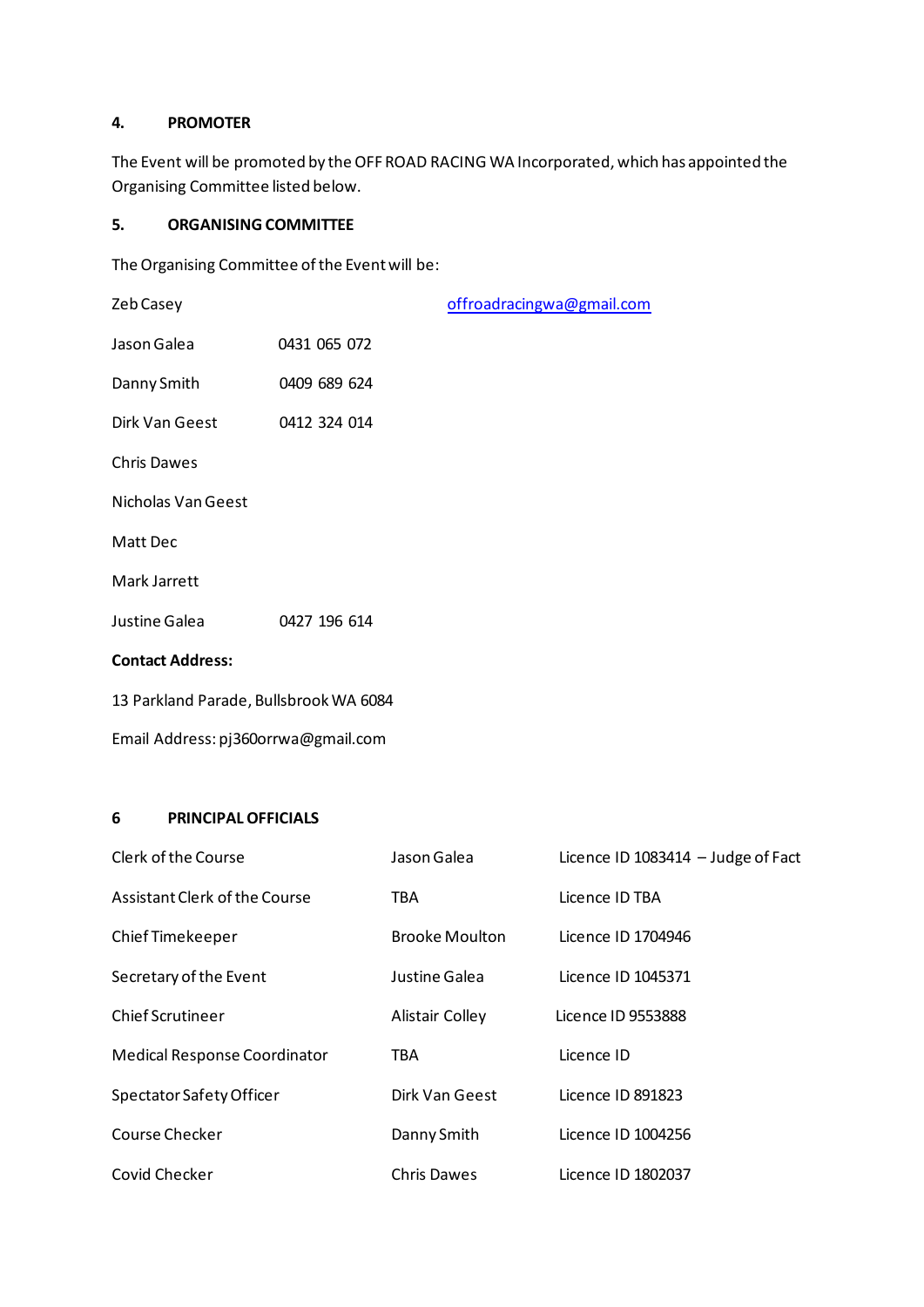#### **7. STEWARDS**

| <b>Chair Steward</b> | Naomi Jennings  | Licence ID 1142288 |
|----------------------|-----------------|--------------------|
| Steward              | Terri Woolhouse | Licence ID 1144246 |
|                      | Megan Peek      | Licence ID 1907166 |

#### **8. ENTRY DETAILS**

Entries open upon publication of these Regulations on the Thursday  $20^{th}$  January 2022

Entries close Friday 25th February 2022

The Fee for entries will be;

State Championship \$400.00

Transponder hire fee will be \$35.00 Payments can be made by Electronic Funds Transfer (EFT):

Entries are limited to 50 and acceptance will be determined in order of receipt.

- 1 Driver, 1 Co-driver and 2 Navigators are included in the Entry Fee.
- 3 Service Crew are included in the Entry Fee, additional service crew are charged at \$15.00.

The Event is open to off road vehicles in Classes as per section 4.2.(a) of the Off Road Standing Regulations. Minimum license requirements for this Event are: Motorsport Australia Off Road/Off Road Junior or higher competition license for all Competitors. Motorsport Australia logbooks are required for all competing vehicles. All current licenses, club membership cards and vehicle logbooks MUST be presented to the Secretary of the Eventfor verification prior to Scrutiny.

All entries must be made online at [www.myraceresult.com.au](http://www.myraceresult.com.au/) and must be accompanied with the Entry Fee and transponder fee totalof **\$435.00** The Organisers reserve the right to refuse an entry in accordance with the provisions of the NCR's.

If you have any further difficulties contact the Secretary of the Event.

Entries withdrawn by written advice only to the Secretary of the Event [pj360orrwa@gmail.com](mailto:pj360orrwa@gmail.com) before 5.00pm, Friday 4<sup>th</sup> March 2022 will receive a refund of the Entry Fee, less an administration fee of \$80 per entry. No refunds will be granted for entries withdrawn after this date.

Payment may be made by EFT to; **BSB:** 633-000 **Acc No:** 162-828-677 **Acc Name:** Off Road Racing WA Incorporated

Receipt of payment must be provided. Please quote the RACE VEHICLE NUMBER and DRIVER'S SURNAME as reference number when paying, so that payments can be accounted for. Transponder hire fees must be included with Entry Fees.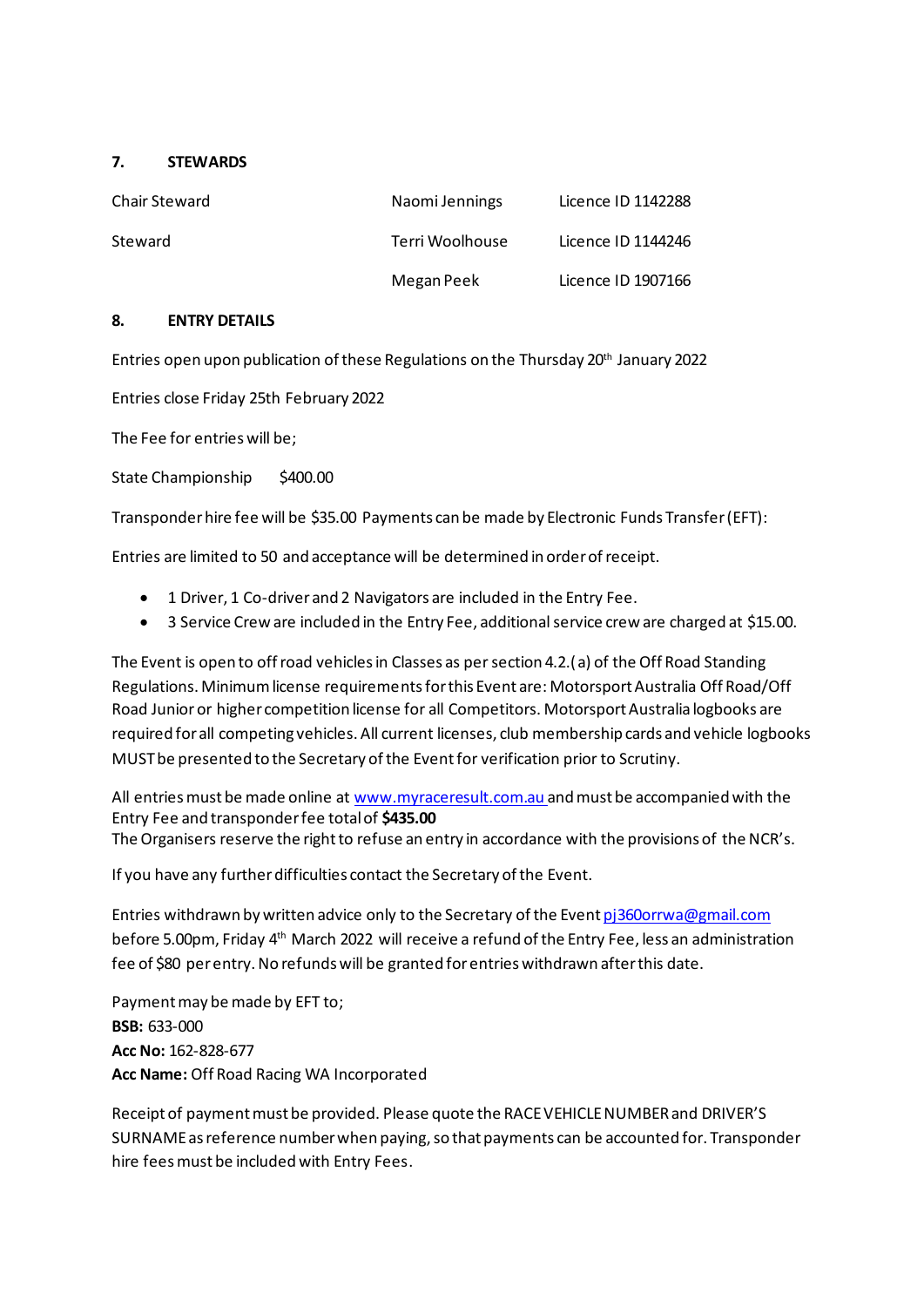The Promoter reserves the right to cancel, abandon or postpone the event if less than 20 entries are received by the close of entries, and/or in accordance with the NCR's.

# **8.1 WAORC SIGNAGE**

In accordance with Articles 2.2 and 9 (i) to (v) of the WAORC 2022 Sporting Regulations, WAORC sponsorship stickers will be required to be placed on all competing vehicles. As per the WAORC 2022 Sporting Regulations Article 9 (ii), a space 140mm high x 500mm wide immediately under the crew's side 'window' opening is reserved for organiser and WAORC sponsorship signage on each side of the vehicle.

NB: As per article 9 (v) Any vehicle not carrying the approved Championship signage will not be allowed to start without "Opt Out" documentation from the WAORAP.

Vehicles will also be required to display an Event naming rights sponsors sticker in the specified position on the vehicle. This sticker will be no larger than 120mm high x 300mm wide and will be provided by the Event Organisers.

# **9. OFFICIAL EVENT ADDRESS**

The official event address will be:

The Event Secretary

Off Road Racing WA Inc.

13 Parkland Parade,

Bullsbrook WA 6084

# [pj360orrwa@gmail.com](mailto:offroadracingwa@gmail.com)

Please note: No responsibility will be accepted for mail sent to any other address.

# **10. RUNNING DETAILS**

# **10.1 General**

The venue for the Event will be Perenjori, WA; which is approximately 340 km north of Perth.

The Event will be conducted in 3 sections.

- Section 1 will comprise 1 lap.
- Section 2 will comprise of 2 laps.
- Section 3 will comprise of 2 laps.

The lap length is approximately 72km, total competitive distance will be approximately 360 km.

The surface may consist of bitumen, dirt, sand & gravel.

NB: All distances and times noted within these Regulations are approximate andmay be varied at any time via briefings or further advice to competitors.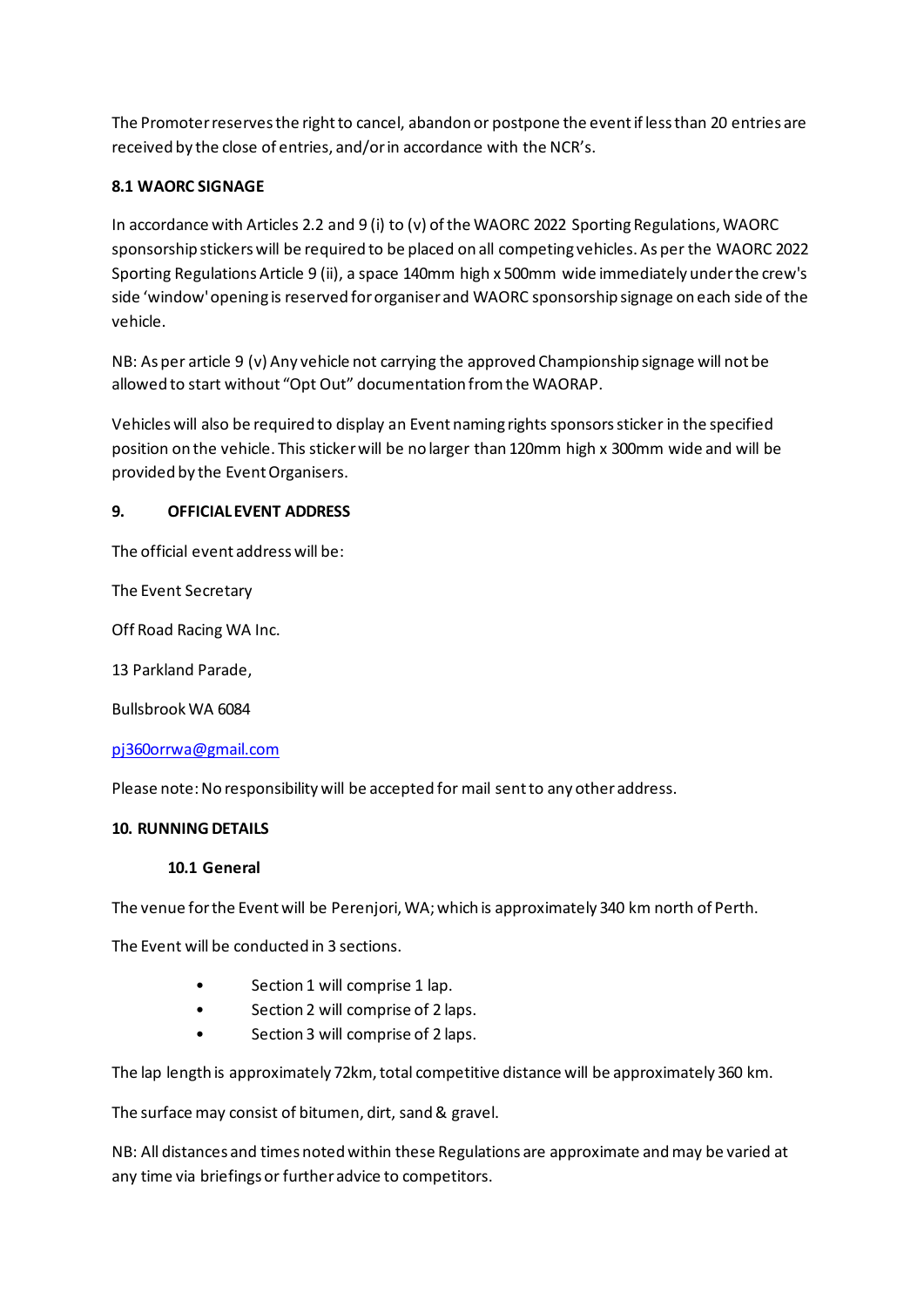In all sections Competitors will be started one at a time and at 1 minute intervals. This interval may vary at the discretion of the organisers.

A Prologue will be held on Saturday 5t March at 11.30am to determine starting positions.

Competitors not finishing Prologue may apply to the organisers to be seeded. The closing time for seeding applications will be 1.00pm Saturday 5<sup>th</sup> March 2022 by completing the Seeding Request Form.

• Section 1 will start at 3.00pm pm on 5<sup>th</sup> March.

Competitors not finishing Section 1 may apply to the organisers to be seeded. The closing time for seeding applications will be 7.00pm Saturday  $5<sup>th</sup>$  March 2022, by completing the Seeding Request Form.

- Section 2 will commence at 8.30 am on Sunday 6<sup>th</sup> March
- Section 3 will commence at 2.00 pm on Sunday 6<sup>th</sup> March

Competitors not finishing Section 2 may apply to the organisers to be seeded. The closing time for seeding applications will be 1.00pm Sunday 6<sup>th</sup> March 2022, by completing the Seeding Request Form.

Each crew will be allowed 2 hours and 30 minutes to complete Section 1, 2 & 3. Cars not completing the full course in each section within the prescribed time will be deemed not to have finished that section.

# **10.2 Prologue**

The prologue will be held on Saturday 5<sup>th</sup> March starting at 12.00 pm. The length of the prologue will be approximately 20 kilometres.

Crews will start the prologue in an order determined by their relative position on the seeding list on the basis of their previous three prologue results relative to the rest of the field. Prologue start times will be issued at documentation.

Crews not finishing the prologue may apply to the organisers to be seeded for Section 1 by completing the Seeding Request Form. The closing time for seeding applications will be 2.00 pm.

# **10.3 Course Marking**

The standard signs as noted in the current Motorsport Australia Manual will be utilised. In addition, crops, cones, barriers, fences, drums, witches hats, droppers, bunting will be used to delineate the course in some areas. These will be treated as course markers for the purpose of penalties.

# **10.4 Passage Controls**

Crews must pass through all controls, but will not be required to stop at any passage control unless instructed by an official, or unless stopping to report an incident. SOS points will represent passage controls for this Event.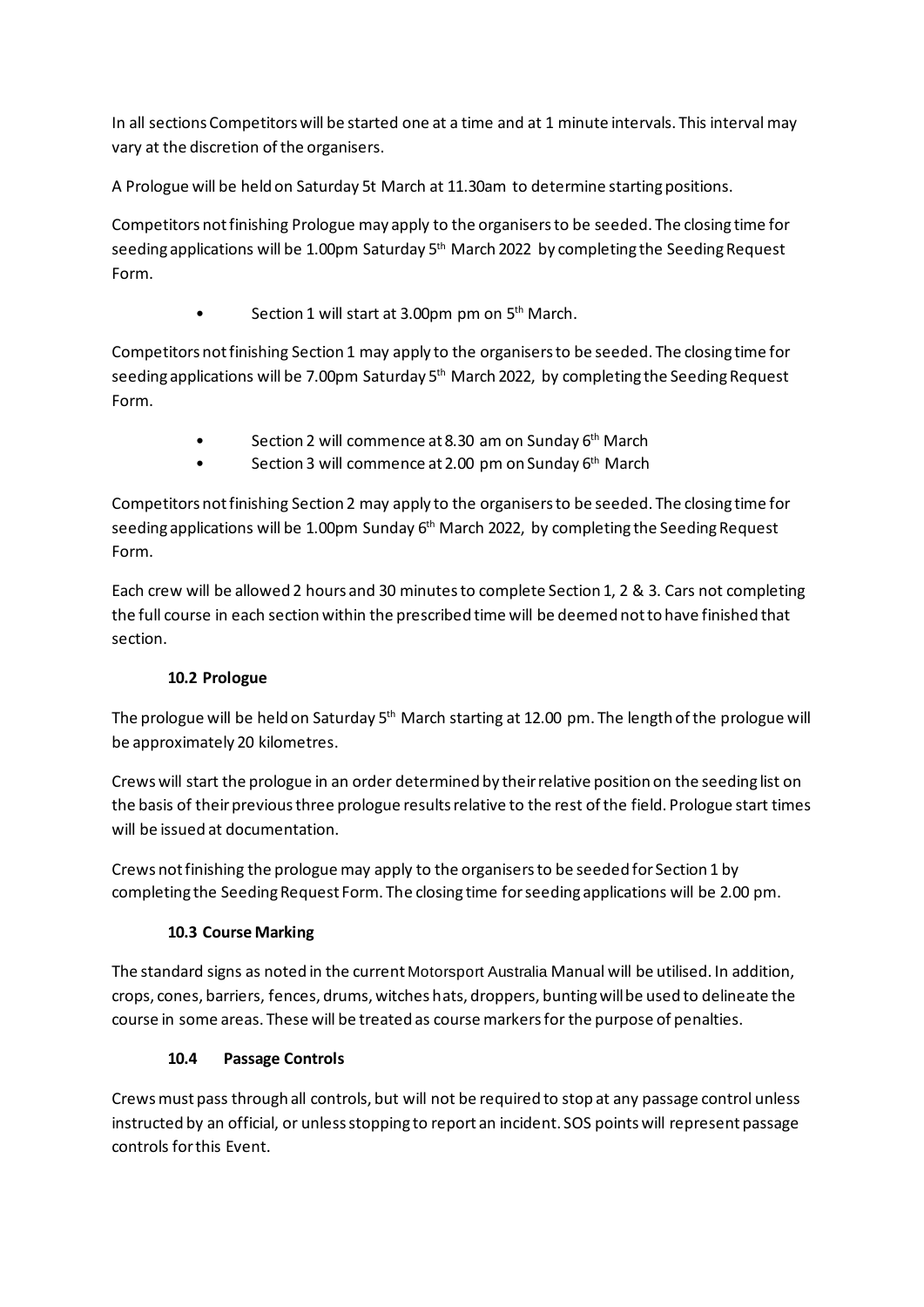#### **10.5 Reconnaissance**

Reconnaissance shall commence at 8.30 am Saturday 5 th March 2022. Road Registered Vehicles are not permitted to commence reconnaissance until 8.45 am. No cars will be permitted to start reconnaissance after 9.15 am. The maximum speed permitted on reconnaissance is 80km/h and limited to one lap. Crews wishing to undertake reconnaissance in their competition vehicles are reminded that their vehicles must pass scrutiny prior to reconnaissance. Crews are advised to use this time to familiarize themselves with both the prologue and the racecourse. All occupants of vehicles undertaking reconnaissance must wear seat belts. If there is more than one Navigator then the additional Navigators will be taken around in an Official Car on a first come first served basis.

Reconnaissance can only be undertaken by signed on Competitors, Crew or Officials.

# **10.6 Refuelling**

All refuelling during competition is to be done only in the pit area. All fuel containers must be stored in the pit area for the duration of the Event. Cars must be refuelled with the crew out of the vehicle and the engine off.

Where a car runs out of fuel on the course it may be permissible to refuel the car where it stopped if the following requirements are met;

Written approval of the Clerk of the Course must be obtained. A fire extinguisher must be held at the ready during the entire fuelling operation. Cars must be refuelled with the crew OUT of the vehicle and the engine turned OFF.

All refuelling during competition must have a Crew Member standing beside the vehicle with a fire extinguisher at the ready.

All fuel shall be in accordance with Schedule G of the current Motorsport Australia Manual.

# **10.7 Restarting**

Crews not completing any section may apply to the Clerk of the Course for permission to start a subsequent section. If permission is granted, the Competitor will be required to report to the start at their allocated time. Closing time for applications will be as laid out in Section 10.1 of these Regulations.

# **10.8 Parc Ferme**

The Promoters reserve the right to impound competing vehicles in order to verify eligibility if necessary.

# **10.9 Overtaking**

The Promoters view the safety implications of overtaking very seriously and will take action on breaches of this rule; Off Road Standing Regulations (9) - Driving Conduct. Competitors are reminded that "shunting" is not an acceptable method of indicating a desire to overtake. Any reports of "shunting" or similar behaviouris likely to result in all competitors involved being charged. UHF Communication is to be used as per the Motorsport Australia Off Road Standing Regulations.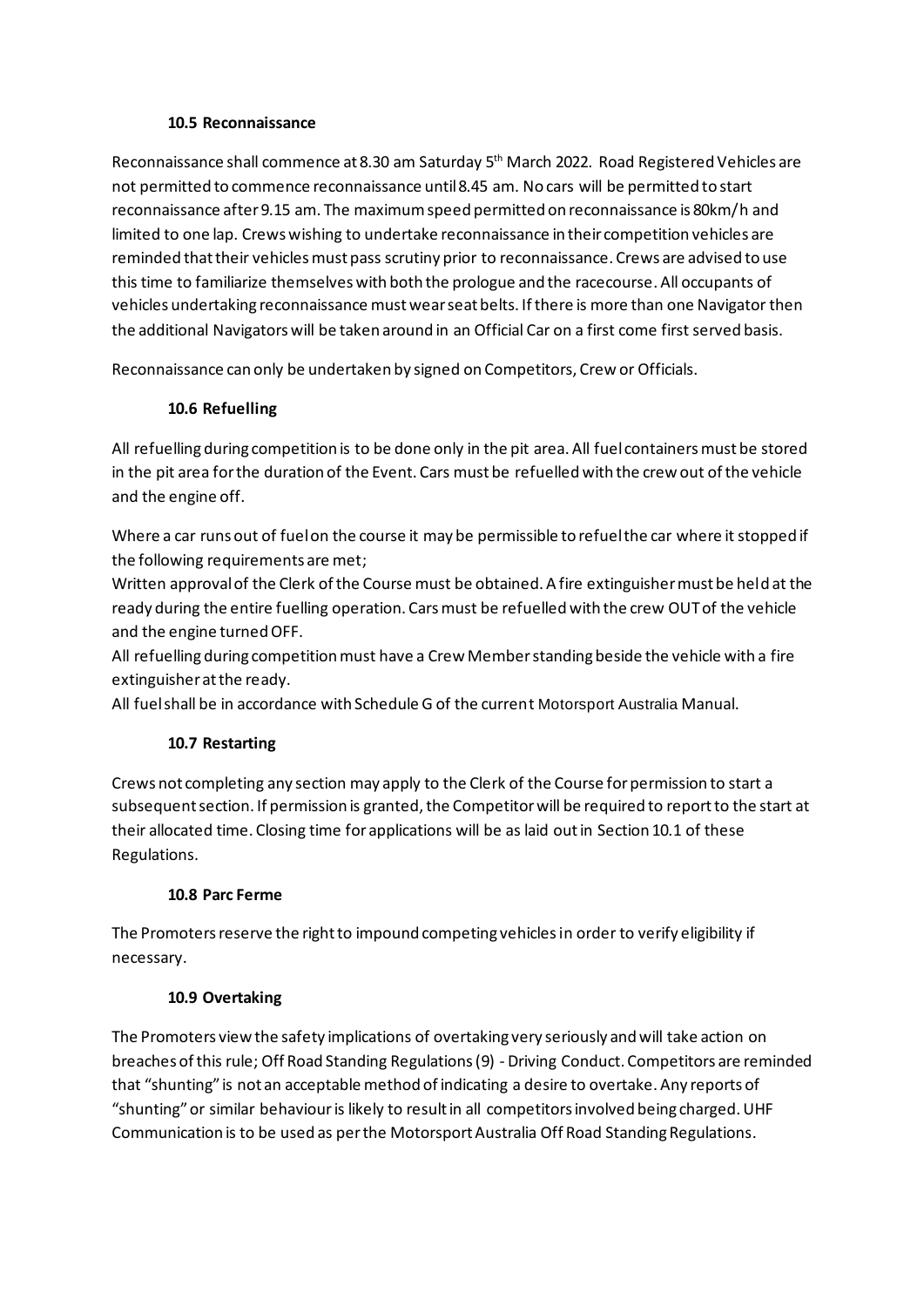# **11. SCRUTINY**

# **11.1 Times and Venues**

Competitors are to complete the Motorsport Australia Self Scrutiny form. The self scrutiny form must be submitted with the remaining paperwork PRIORto attending the event. Competitors vehicles may be subject to spot scrutiny checks by the Chief Scrutineer during the event.

# **11.2 Documentation**

Competitors will be required to submit the following documentation electronically prior to the event. These items can be submitted via upload on the entry portal after the initial entry process. Please ensure entry form is **fully** completed, payment made and **all**relevant documents has been uploaded before attending documentation at Event Headquarters, or your entry may not be accepted.

Documentation will be held at event headquarters from 4.00PM – 7.30PM on Friday the  $4<sup>th</sup>$  March and on Saturday 5<sup>th</sup> March from 6.30AM - 7.30PM

- Current Motorsport Australia affiliated club membership
- Current Motorsport Australia competition licence for Driver and Navigator
- Motorsport Australia vehicle logbook
- Civil driving licences if required
- Current Motorsport Australia Competition licences (if not the Driver)
- Vehicle Legal Owner's Declaration.

# **11. Pit crew Sign on times**

- Sign on 1; 4.00 pm 7.30 pm 4<sup>th</sup> March at Event HQ
- Sign on 2; 6.30 am 7.30 am 5<sup>th</sup> March at Event HQ
- Sign on 3; 1.00pm 1.30pm 6<sup>th</sup> March at Event HQ

# **12. COMPETITOR BRIEFINGS**

Briefings for all crews will be conducted at the Event HQ, at the following times.

- Briefing No 1; 8.30am, Saturday 5<sup>™</sup> March,
- Briefing No 2; 11.30am, Saturday 5<sup>th</sup> March
- Briefing No 3; 1.30 pm, Sunday 6<sup>th</sup> March

Attendance at Briefings by all Crew Members is **compulsory**, and each Crew Member will be required to sign the attendance sheet. Failure to attend a Briefing, or to sign the attendance sheets, will result in the competitor being charged and possibly excluded from the Event.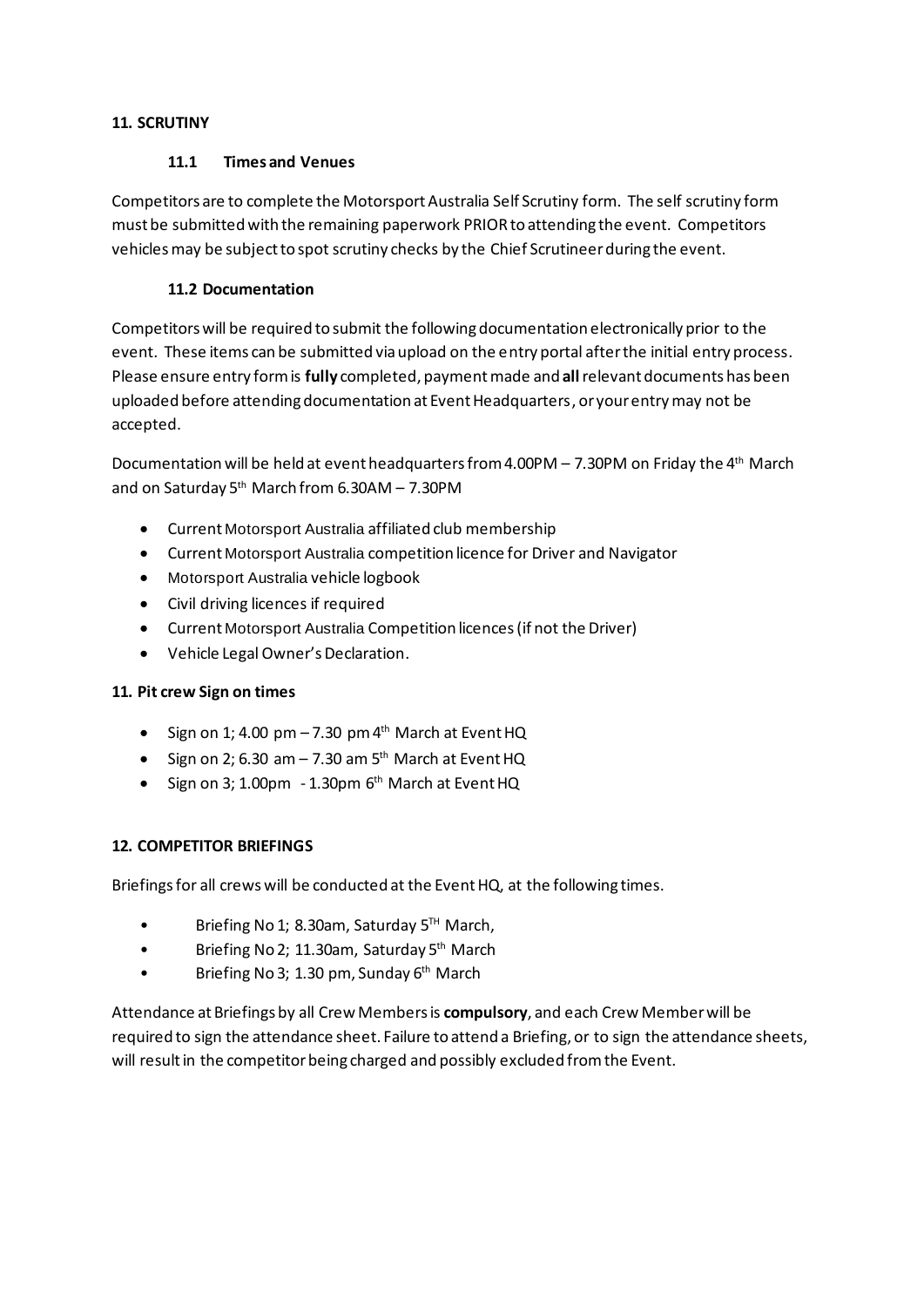#### **13. PENALTIES AND PROTESTS**

#### **13.1 Motorsport Australia penalties**

The following are offences against the Motorsport AustraliaOff Road Standing Regulations and the specified penalties may be imposed by the Stewards of the Event:

| Unauthorised towing for more than 400m on any one lap |           |  |  |  |
|-------------------------------------------------------|-----------|--|--|--|
| Failure to report at a main time control              | Exclusion |  |  |  |

Other penalties listed in the Motorsport Australia National Competition Rules.

# **13.2 WAORC penalties**

The following are offences against the WAORC 2022 Sporting Regulations and the specified penalties may be imposed by the Stewards of the Event:

(i) The following are offences against the Motorsport Australia Off Road Standing Regulations or these regulations, and are to result in the imposition of the specified penalties:

(a) unauthorised towing for more than 400 meters - Exclusion

(b) Failure to report at a main(time) control – Exclusion

(c) Failure to comply with specified control procedure –Time penalty of 30 minutes

(d) Deviation from the course: 1st Offence – Time Penalty of 30 minutes

Subsequent Offence – Exclusion

(e) Causing damage to property deemed by the Clerk of the Course to have been deliberate, reckless or negligent - Exclusion\*, Plus any additional penalty which may be imposed by the Stewards of the event

(f) Refuelling whilst the vehicle engine is not switched off – Exclusion\* OR whilst any person is inside the vehicle – Exclusion\* OR whilst the vehicle is not totally inside any designated refuelling area – Exclusion\*

(g) Breach of parc fermé regulations – 100 minutes

(h) False Start /Jumping the Start Prologue – 1 minute Event proper – 5 minutes

(i) Receiving outside servicing, other than as provided for in Article 4.9 – exclusion\*

(j) The following offences will be penalized as follows: Dislodging a course marker and reporting it\* 1 minute Dislodging a course marker and NOT reporting it\* 5 minutes

(k) Other charges may be laid for any breach of Motorsport Australia Regulations.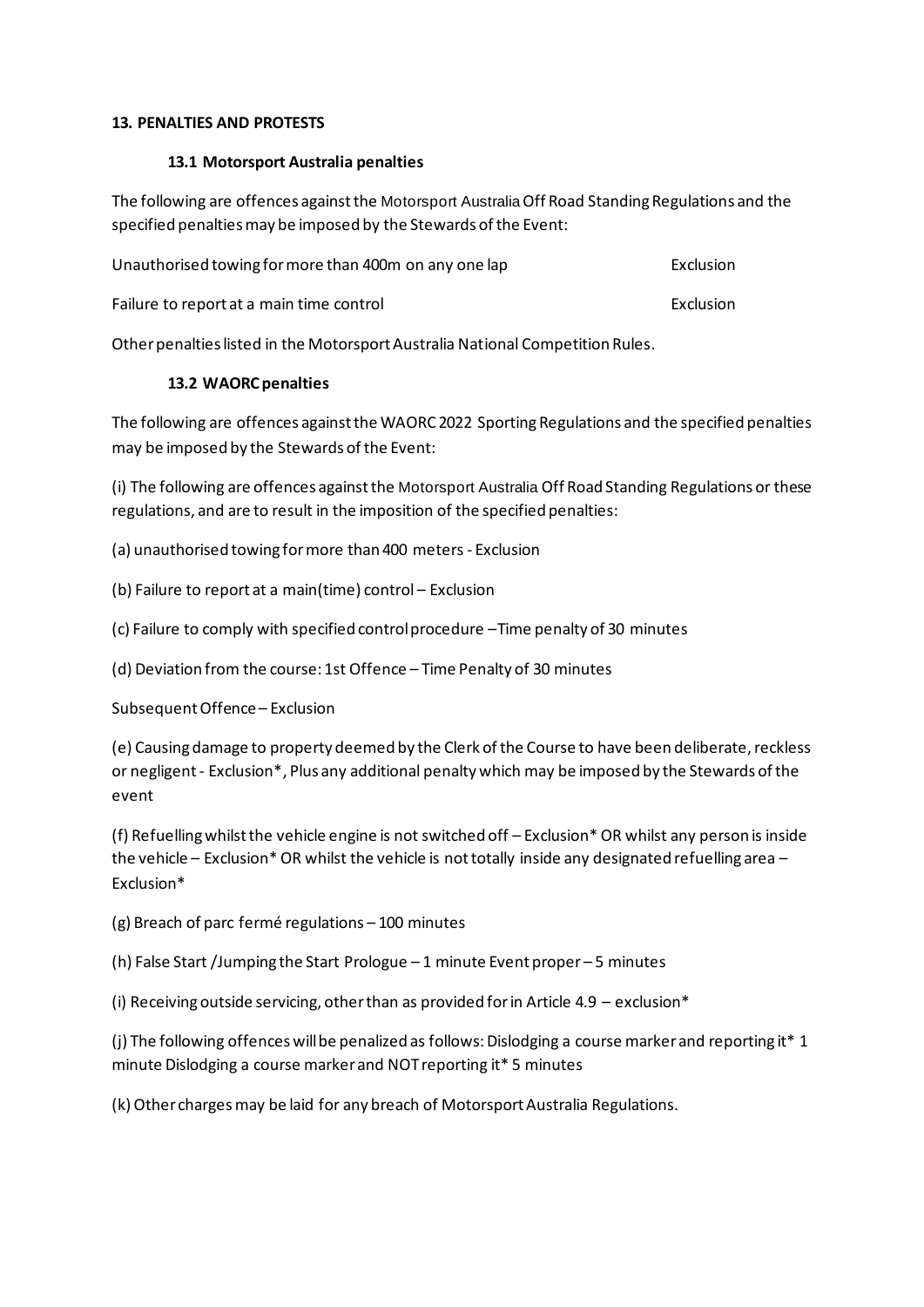(ii) Any time penalties awarded are to be imposed at the conclusion of the prologue/event as applicable. Any time penalty awarded for an infringement during the event proper shall not affect the running order on the track and will be added to the section time at the end of the event.

(iii) Penalties for all other charges to be decided by the Stewards of the event.

(iv) Any person or persons offering opinions or comments on social or public media which could be considered to be detrimental to the WA Off Road Championship, its organisers, sponsors, officials, landowners, competitors or anyone otherwise involved in the championship will be charged under Motorsport Australia NCR and appear before a panel of appointed Motorsport Australia Stewardsfor an appropriate penalty to be set. NB: As per the NCR's a range of penalties are possible including suspension of a Motorsport Australia License. Scale of Penalties may only be imposed by a Judicial body of Motorsport Australia as per the NCR's

# **13.3 Event penalties**

The following are offences against these Supplementary Regulations and the specified penalties may be imposed by the Stewards of the Event:

| Failing to allow a faster car to overtake at the first available opportunity | 1 minute |
|------------------------------------------------------------------------------|----------|
|------------------------------------------------------------------------------|----------|

Exceed speed limit on reconnaissance Up to Exclusion Exceed speed limit on reconnaissance Up to

**14. PIT AREA**

Entry to the Pits will be by pit pass only. There will be no exceptions to this.

(i) Competitors are reminded of their responsibilities regarding their Pit Crew wearing their passes at all times in the Pits.

(ii) Attire for all people in the Pits Area to be a minimum of shoes, socks, neck to knee clothing and at least a short-sleeved shirt.

(iii) No Spectators or children to enter the Pit Area. (Minimumpit crew age 16 years) At ALL TIMES the following conditions will apply:

i. No smoking, consumption or carrying of alcohol in the Pit Area.

ii. No welding, grinding or flame heating of any form will be permitted in the Pit Area. (The Organisers will provide a separate "hot work area" for this work to be carried out.)

iii. Maximum speed in the Pit Area to be 5kmh. No riding on any vehicle unless seated in vehicle seat. No riding on moving trailers in the Pit Area.

Breaches of these Rules will make the responsible crew liable to penalties as decided by the Stewards of the Event.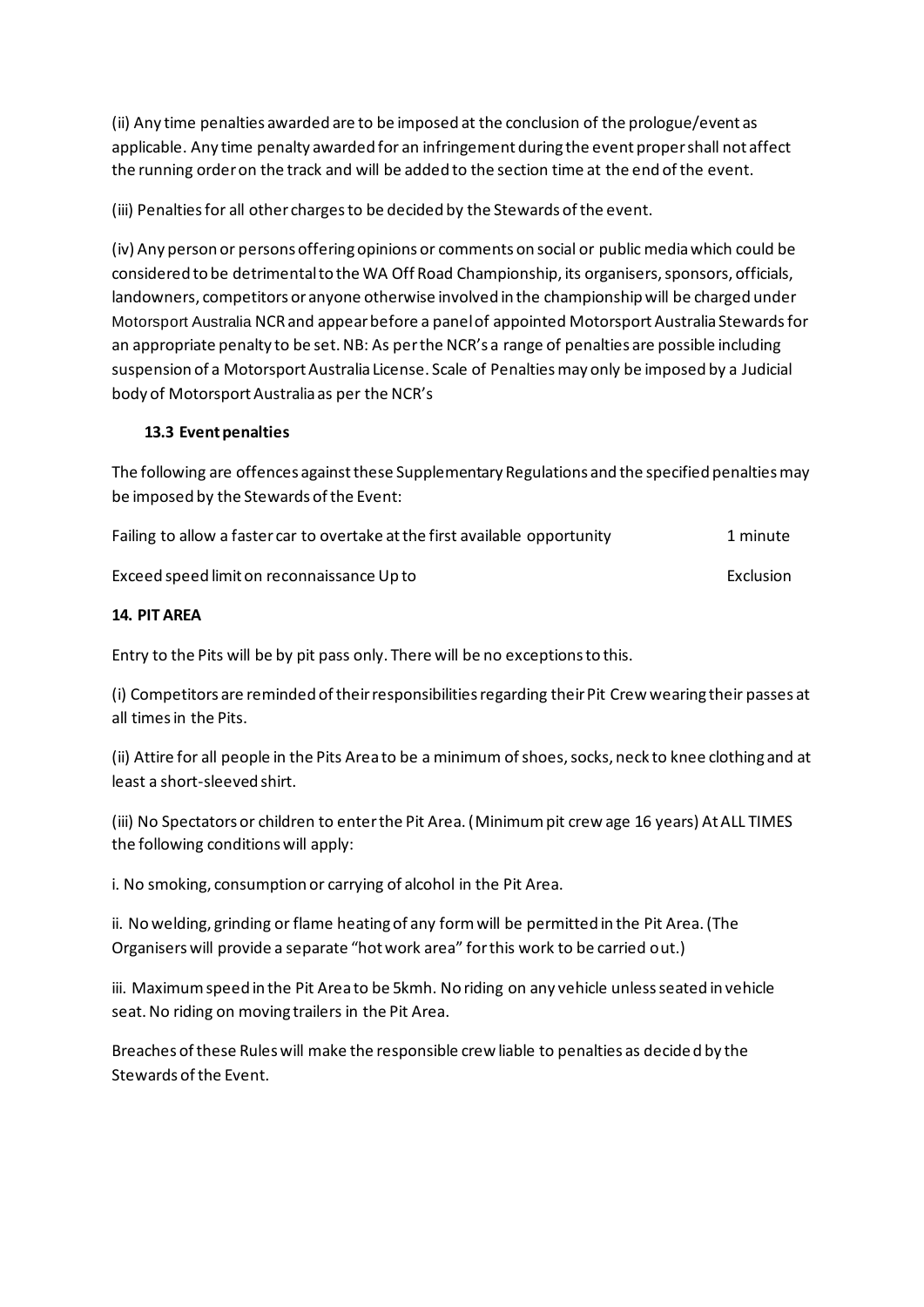#### **15. PASSES**

Passes will be issued to all Competitors, Officials and nominated Crew Members. Passes will allow admittance to the Event Venue, and access to the Pit Area.

Passes will be issued during and documentation and 10 minutes prior to schedule Drivers Briefings.

No pit passes will be issued during Competition.

#### **16. GENERAL**

#### **16.1 ALCOHOL, DRUGS AND OTHER SUBSTANCES**

The holder of a Motorsport Australia Licence (or a Licence issued by another ASN) may be tested for the presence of any drug or other banned substance and subject to a penalty for a breach of the Australian National Anti-Doping Policy and/or the Motorsport Australia Illicit Drugs in Sport (Safety Testing) Policy at [www.motorsport.org.au](http://www.motorsport.org.au/).

Consumption of alcohol in the paddock, pits or any other Reserved Area is prohibited until all Competition is concluded each day. The holder of a Motorsport Australia Licence (or a Licence issued by another ASN) may be tested for the presence of alcohol by a Motorsport Australia Accredited Testing Official (CATO) in accordance with the Motorsport Australia Alcohol Policy at [www.motorsport.org.au](http://www.motorsport.org.au/)

#### **16.2 Recovery**

Competitors may recover a vehicle which has broken down only after obtaining the written permission of the Clerk of the Course, or the Assistant Clerk of the Course. At no time may any part of the course be used to recover the vehicle, nor may any part of the course be traversed to access the vehicle for recovery. No unregistered vehicle is permitted to traverse open public road at any time. Minimum penalty for this breach is exclusion. Unregistered vehicles may traverse closed public roads for recovery once the track is deemed not to be live.

The Organisers reserve the right to refuse permission for vehicle recovery whilst the Event is in progress for reasons of safety.

# **16.3 Sweep Vehicle**

A sweep vehicle will traverse the entire course at the end of the prologue, and at the end of each section, immediately after the last competing vehicle has commenced its last lap.

# **16.4 Incident Reports**

Crews involved in any form of accident or incident during the Event must report it to the Clerk of the Course as soon as possible, but in any Event not later than the finish of the Event. Incident and accident report forms must be completed in full by the crew and handed to the Clerk of the Course. Vehicles that are structurally damaged must be inspected by the Chief Scrutineer on completion of the lap that the vehicle was damaged and if deemed by the Chief Scrutineer to have sustained substantial damage, must not continue in the event until repaired to the satisfaction of the Chief Scrutineer.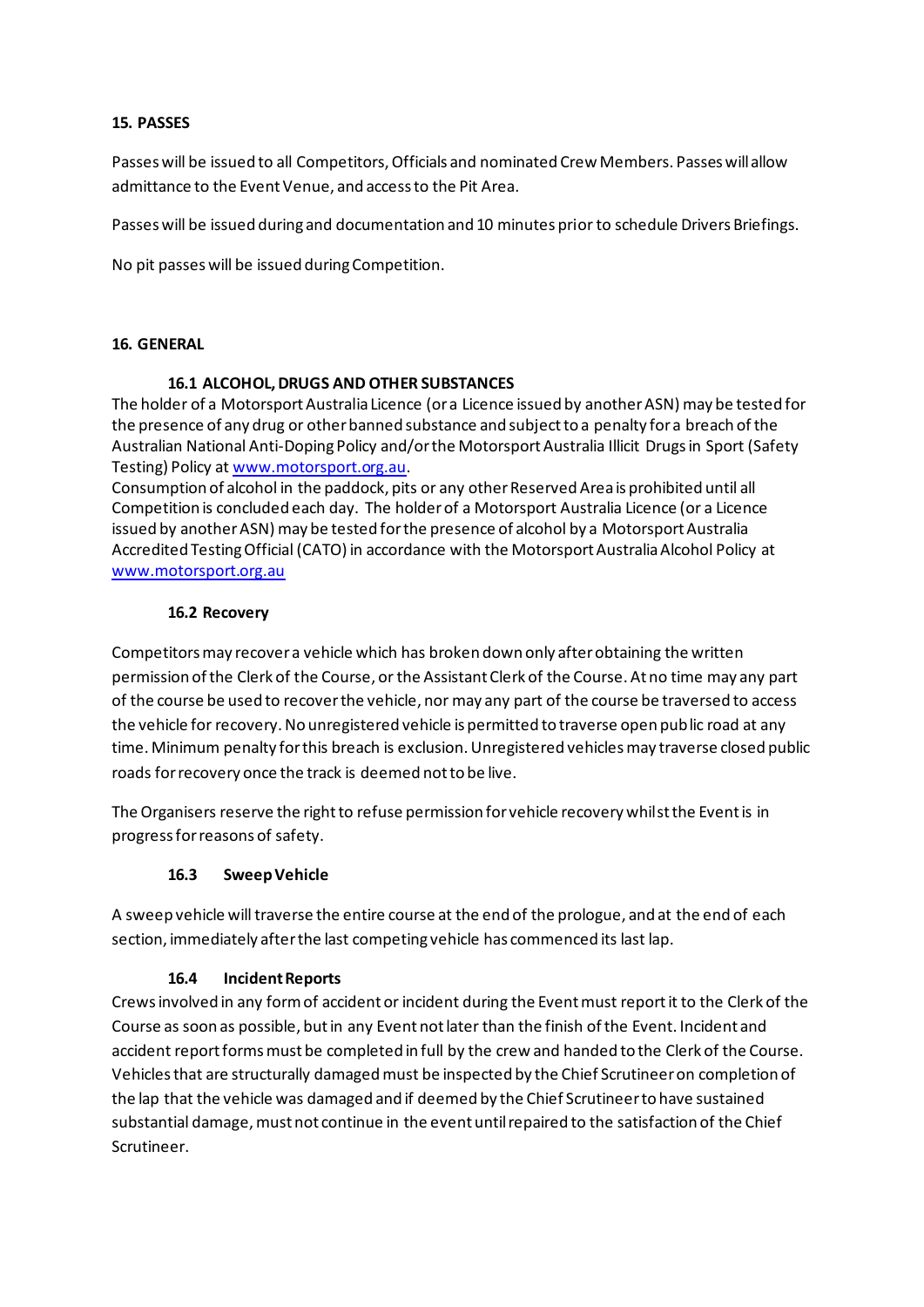#### **16.5 Flag signals**

Flag signals may be used to warn Competitors of danger or other situations requiring caution.

# **16.6 Safety**

Refer to the current Motorsport Australia Manual for information regarding appropriate attire and safety equipment. All apparel, including helmets, shall be in accordance with Schedule D.

# **16.7 Catering**

A range of food and drinks will be available from the Perenjori Sporting Club and the Perenjori Road House over the weekend.

#### **16.8 Miscellaneous**

a. Specific Information for this Event

- Camping & Amenities at Perenjori will be available to competitors and crews from Friday 4 th March 2022.
- No camping will be allowed in the Pit Area.
- At the request of the property owner NO fires will be permitted.
- Dogs and firearms will not be permitted. (Property Owner excepted)
- No motorcycles, trikes or quads permitted at this Event. (Designated Officials will be exempted at the discretion of the Organisers.
- Noise curfew will apply from 11pm Friday & Saturday nights.

# **16.9 WAORC Point Score**

The 2022 West Australian Off Road Championship will be scored in accordance with the West Australian Off Road Advisory Panel recommendation. Class and outright championships will be scored separately.

For Outright Championship points the following will apply:

| 1st  | 2 <sub>nd</sub> | 3rd  | 4th  | 5th  | 6th  | 7th      | 8th  | 9th      | 10th     |
|------|-----------------|------|------|------|------|----------|------|----------|----------|
| 21   | 19              | 18   | 17   | 16   | 15   | 14       | 13   | 17<br>┸᠘ | 11<br>ᆠᅶ |
| 11th | 12th            | 13th | 14th | 15th | 16th | 17th     | 18th | 19th     | 20th     |
| 10   | a               | 8    |      | ь    |      | $\Delta$ |      |          |          |

For Class Championship points the following will apply:

| 1st  | 2 <sub>nd</sub> | 3rd  | 4th  | 5th  | 6th  | 7th  | 8th  | 9th  | 10th |
|------|-----------------|------|------|------|------|------|------|------|------|
| 630  | 570             | 540  | 510  | 480  | 450  | 420  | 390  | 360  | 330  |
| 11th | 12th            | 13th | 14th | 15th | 16th | 17th | 18th | 19th | 20th |
| 300  | 270             | 240  | 210  | 180  | 150  | 120  | 90   | 60   | 30   |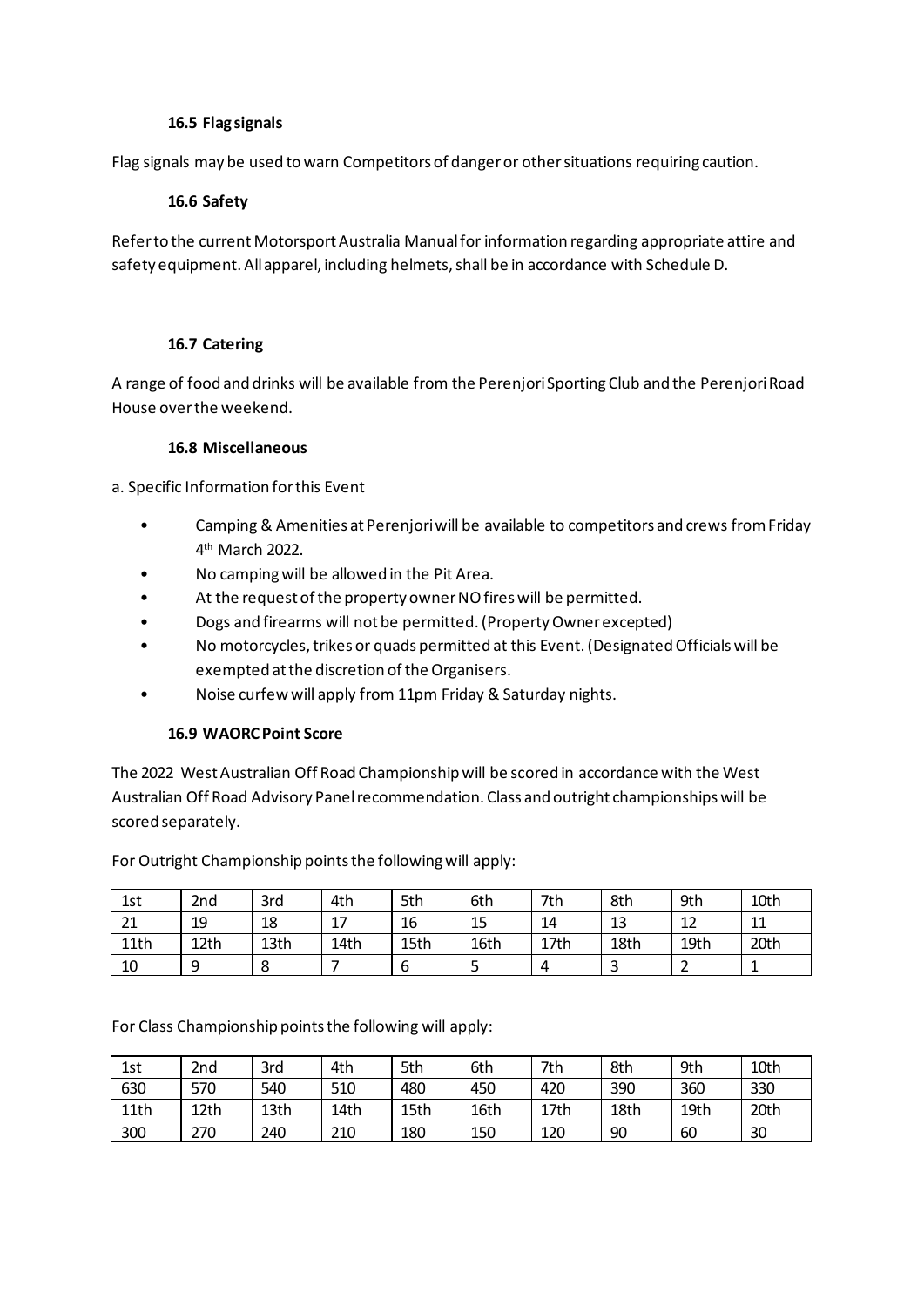Class Championship Points will be applied per section as follows:

#### Section 1

| 1st  | 2nd  | 3rd  | 4th  | 5th  | 6th  | 7th  | 8th  | 9th  | 10th |
|------|------|------|------|------|------|------|------|------|------|
| 126  | 114  | 108  | 102  | 96   | 90   | 84   | 78   | 72   | 66   |
| 11th | 12th | 13th | 14th | 15th | 16th | 17th | 18th | 19th | 20th |
| 60   | 54   | 48   | 42   | 36   | 30   | 24   | 18   | 17   |      |

#### Section 2

| 1st  | 2nd  | 3rd  | 4th  | 5th  | 6th  | 7th  | 8th  | 9th  | 10th |
|------|------|------|------|------|------|------|------|------|------|
| 252  | 228  | 216  | 204  | 192  | 180  | 168  | 156  | 144  | 132  |
| 11th | 12th | 13th | 14th | 15th | 16th | 17th | 18th | 19th | 20th |
| 120  | 108  | 96   | 84   | 72   | 60   | 48   | 36   | 24   | 12   |

#### Section 3

| 1st  | 2nd  | 3rd  | 4th  | 5th  | 6th  | 7th  | 8th  | 9th  | 10th    |
|------|------|------|------|------|------|------|------|------|---------|
| 252  | 228  | 216  | 204  | 192  | 180  | 168  | 156  | 144  | 132     |
| 11th | 12th | 13th | 14th | 15th | 16th | 17th | 18th | 19th | 20th    |
| 120  | 108  | 96   | 84   | 72   | 60   | 48   | 36   | 24   | 1つ<br>┸ |

#### **17. PRIZES**

Prizes will be awarded to WAORC 1st, 2nd, and 3rd outright, and 1st, 2nd, and 3rd in each class. Other prizes and awards may be awarded at the discretion of the Organisers.

# **17.1 Trophy presentation**

Trophy presentation will be held at approximately 7.00pm on Sunday 6<sup>th</sup> March 2022 at the Perenjori Sporting Club.

#### **18. Protests**

Protests must be lodged in accordance with the NCR's of the current Motorsport Australia Manual.

#### **19. GUIDE TO COMPETITORS**

A Map of the Event will be issued. Any additional information will be made known at Drivers Briefing or advised by Further Regulations.

# **20. ORRWA COVID Safe Off Road Racing Plan**

This Event will be conducted under and in accordance with Motorsport Australia OH&S, Motorsport Australia Safety 1st and Risk Management Policies and COVID-19 Return to Race Guidelines which can be found on the Motorsport Australia website a[t www.motorsport.org.au](http://www.motorsport.org.au/).